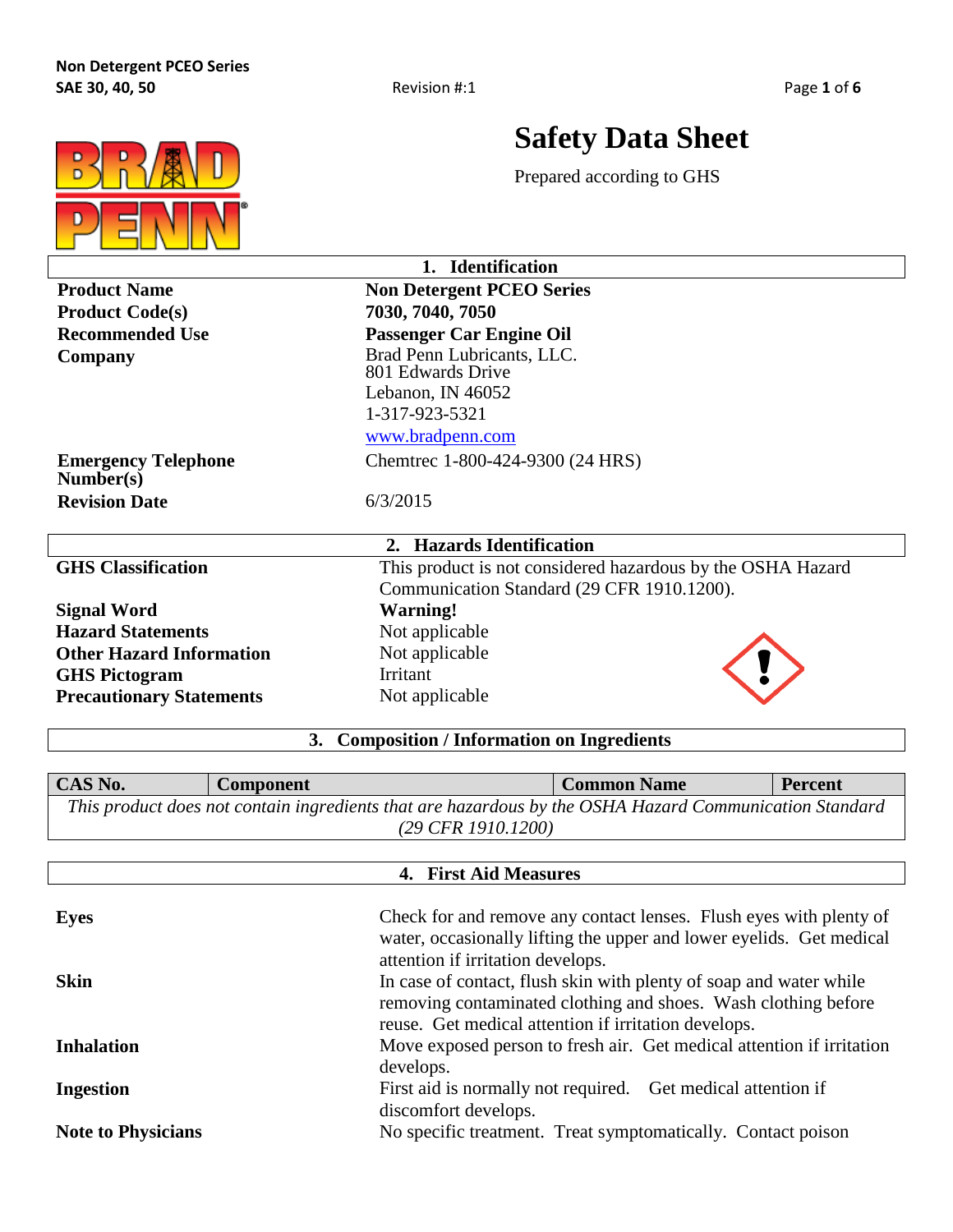**SAE 30, 40, 50 Page 2** of **6 Revision #:1 Page 2** of **6 Page 2** of **6** 

# **4. First Aid Measures**

treatment specialist if large quantities have been ingested or inhaled.

# **5. Fire Fighting Measures**

#### **Suitable Extinguishing Media**

Use dry chemical,  $CO<sub>2</sub>$ , water spray (FOG) or foam

#### **Unsuitable Extinguishing Media**

Avoid solid water stream as it may scatter and spread fire.

# **Specific Hazards Arising from Chemical**

Elevated temperatures can lead to the formation of irritating vapors. Decomposing products may include the following materials: Carbon dioxide and Carbon monoxide.

#### **Protective Equipment and Precautions for Firefighters**

Fire-fighters should wear appropriate protective equipment and self-contained breathing apparatus (SCBA) with a full face-piece operated in positive pressure mode.

#### **6. Accidental Release Measures**

# **Personal Precautions**

Put on appropriate personal protective equipment.

#### **Environmental Precautions**

Prevent product from entering drains. Prevent entry into waterways, sewers, basements or confined areas.

#### **Methods for Containment**

Stop leak if without risk.

#### **Methods for Cleanup**

Cover liquid spill with sand, earth or other noncombustible absorbent material. Cover powder spill with plastic sheet or tarp to minimize spreading. Pick up and transfer to properly labeled container

#### **7. Handling and Storage**

#### **Handling Procedures**

Eating, drinking, and smoking should be prohibited in areas where this material is handled, stored and processed. Workers should wash hands and face before eating, drinking and smoking. Remove contaminated clothing and protective equipment before entering eating areas. Do not get in eyes or on skin or clothing. Do not ingest. Avoid breathing vapor or mist.

#### **Shipping and Storing Procedures**

Keep container tightly closed in a dry place. Keep away from heat. Protect from light. Keep in properly labeled containers. Keep out of the reach of children.

# **Incompatibilities:**

Oxidizing Agents

# **8. Exposure Controls / Personal Protection**

# **Component Exposure Limits\***

When mists/aerosols can occur the following are recommended: 5 mg/m<sup>3</sup> - ACGIH TLV (inhalable fraction), 5 mg/m³ - OSHA PEL.

\*Product has 0 kPa pressure at 68°F and is not expected to present any inhalation hazard at ambient conditions. Caution should be taken to prevent aerosolization or misting of this product. Oil mist, if generated, is considered hazardous according to the OSHA Hazard Communication Standard.

**Engineering Controls** Material should be handled in enclosed vessels and equipment only if aerosolized and/or misted. Use only in adequate ventilation if this occurs. Use process enclosures, local exhaust ventilation or other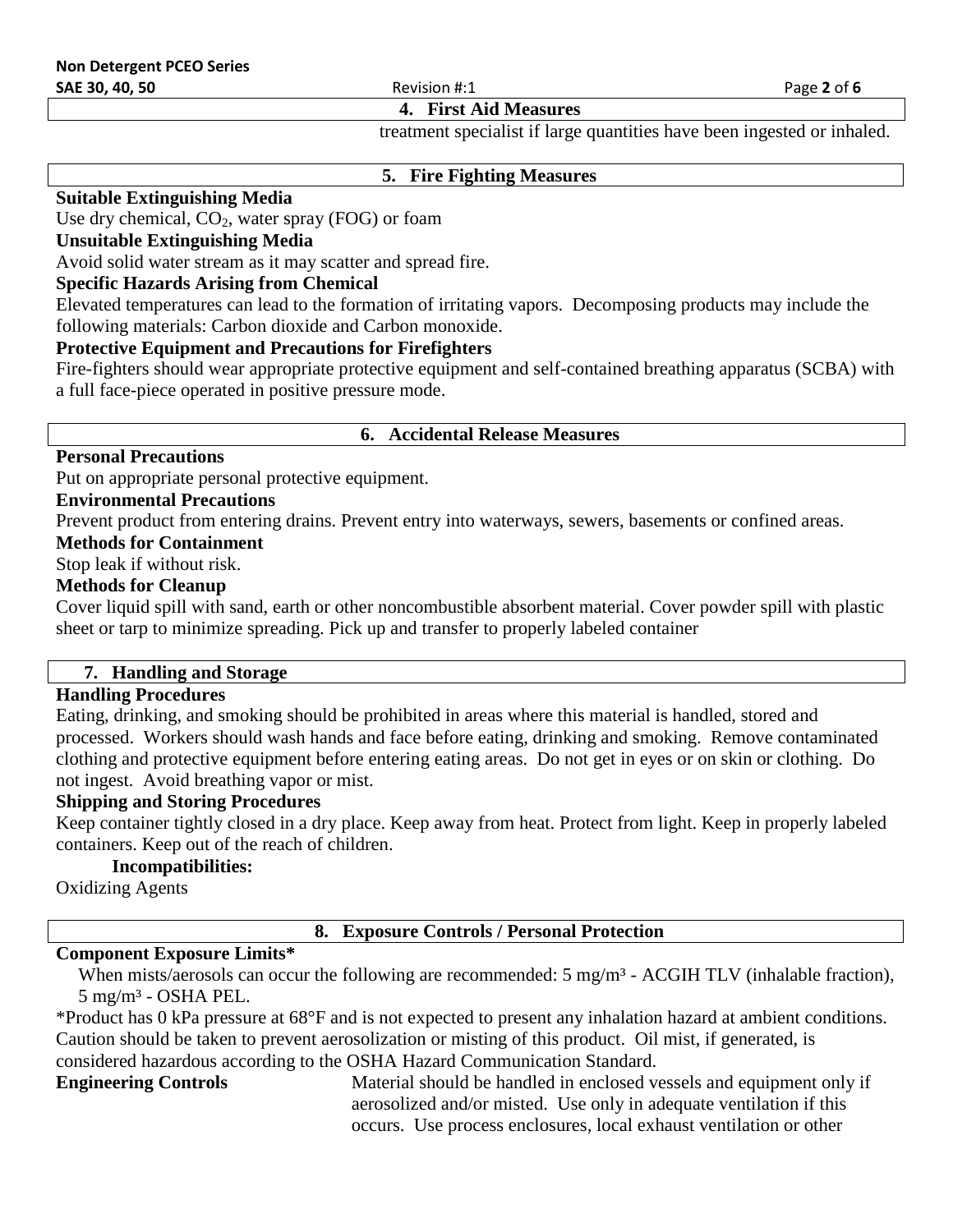| SAE 30, 40, 50                | Revision #:1                                                                                                                                                                                                                                               | Page 3 of 6 |
|-------------------------------|------------------------------------------------------------------------------------------------------------------------------------------------------------------------------------------------------------------------------------------------------------|-------------|
|                               | 8. Exposure Controls / Personal Protection                                                                                                                                                                                                                 |             |
|                               | engineering controls to keep worker exposure to airborne contaminants<br>below any recommended or statutory limits.                                                                                                                                        |             |
| <b>Eye/Face Protection</b>    | Safety glasses                                                                                                                                                                                                                                             |             |
| <b>Skin Protection</b>        | Normal work gloves are appropriate                                                                                                                                                                                                                         |             |
| <b>Respiratory Protection</b> | No special requirements under ordinary conditions of use and with<br>adequate ventilation.                                                                                                                                                                 |             |
| <b>General Hygiene</b>        | Wash hands, forearms and face thoroughly after handling chemical<br>products, before eating, smoking and using the lavatory and at the end of<br>the working period. Appropriate techniques should be used to remove<br>potentially contaminated clothing. |             |

**9. Physical and Chemical Properties**

*Note: Physical and chemical properties are provided for safety, health and environmental considerations only and may not fully represent product specifications. Please see the Product Specification Sheet for further information.*

| <b>Appearance</b>                 | Amber         | <b>Flammability</b>                           | Not available  |
|-----------------------------------|---------------|-----------------------------------------------|----------------|
| <b>Physical State</b>             | Liquid        | <b>Upper/Lower</b>                            | Not available  |
|                                   |               | <b>Flammability Limits</b>                    |                |
| Odor                              | Mild          | Vapor Pressure (kPa at                        | $\overline{0}$ |
|                                   |               | $20^{\circ}$ C)                               |                |
| <b>Odor Threshold</b>             | Not available | <b>Vapor Density</b>                          | Not available  |
| pH                                | Not available | <b>Relative Density (lbs/gal)</b>             | 7.3            |
| <b>Melting/Freezing Point</b>     | Not available | <b>Water Soluble</b>                          | N <sub>0</sub> |
| $\rm (^oF)$                       |               |                                               |                |
| <b>Initial Boiling Point (°F)</b> | Not available | <b>Partition Coefficient: n-</b>              | Not available  |
|                                   |               | octanol/water                                 |                |
| <b>Boiling Range (°F)</b>         | Not available | <b>Auto-ignition</b>                          | Not available  |
|                                   |               | Temperature (°F)                              |                |
| <b>Flash Point (°F)</b>           | 420-475       | <b>Decomposition</b>                          | Not available  |
|                                   |               | Temperature (°F)                              |                |
| <b>Evaporation Rate</b>           | Not available | Viscosity (40 $\degree$ C mm <sup>2</sup> /s) | 108-188        |
|                                   |               |                                               |                |

# **10. Chemical Stability & Reactivity Information**

| <b>Reactivity</b>              | Polymerization will not occur                                        |
|--------------------------------|----------------------------------------------------------------------|
| <b>Chemical Stability</b>      | Stable under normal conditions                                       |
| <b>Hazardous Reactions</b>     | None, under normal processing.                                       |
| <b>Conditions to Avoid</b>     | High temperatures                                                    |
| Incompatibility                | Strong acids and oxidizing materials                                 |
| <b>Hazardous Decomposition</b> | Smoke, carbon monoxide, carbon dioxide, aldehydes and other products |
| <b>Products</b>                | of incomplete combustion.                                            |
|                                |                                                                      |
| 11. Toxicological Information  |                                                                      |

**Acute Exposure**

**Respiratory Irritation** Not expected to pose respiratory irritation. An inhalation hazard may only arise if product is aerosolized or if heated up. If material is misted or if vapors are generated from heating, exposure may cause irritation of mucous membranes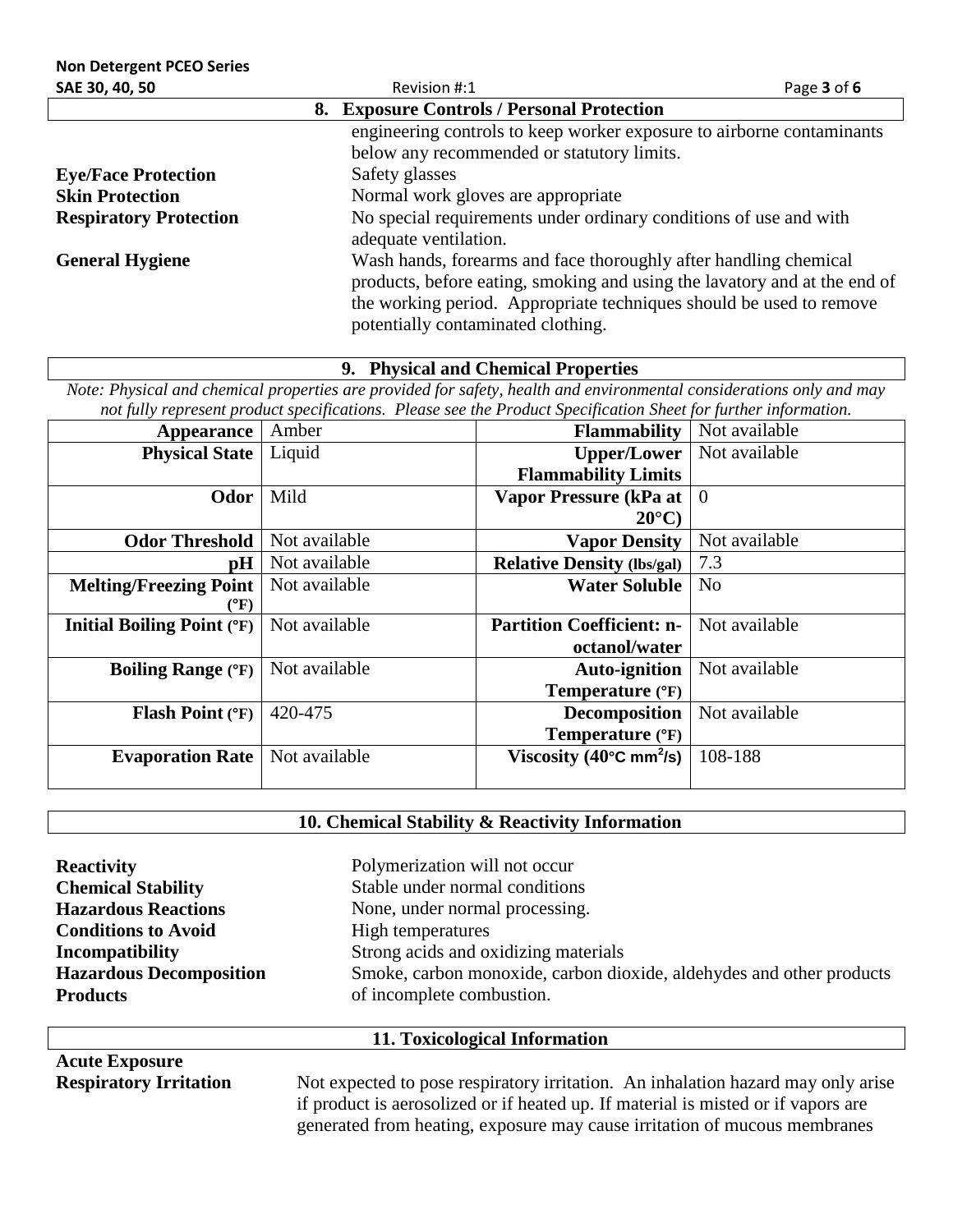$\vert$ 

| SAE 30, 40, 50                          | Revision #:1                                                                                                                    | Page 4 of 6 |  |
|-----------------------------------------|---------------------------------------------------------------------------------------------------------------------------------|-------------|--|
| 11. Toxicological Information           |                                                                                                                                 |             |  |
|                                         | and upper respiratory tract. Based on data from similar materials.                                                              |             |  |
| <b>Eye Irritation</b>                   | Not expected to cause irritation under normal use.                                                                              |             |  |
| <b>Skin Irritation</b>                  | Not expected to cause irritation under normal use.                                                                              |             |  |
| <b>Sensitization</b>                    | Not expected to cause skin or respiratory sensitization.                                                                        |             |  |
| <b>Aspiration Hazards</b>               | Not expected to pose an aspiration hazard if swallowed.                                                                         |             |  |
| <b>Chronic Exposure</b>                 |                                                                                                                                 |             |  |
| <b>Target Organ Effects</b>             | No data available to indicate product or components at greater than 1% are<br>chronic health hazards.                           |             |  |
| Carcinogenicity                         | No data available to indicate product or any components present at greater than<br>.1% are carcinogenic.                        |             |  |
| <b>Mutagenicity</b>                     | No data available to indicate product or any components present at greater than<br>.1% are mutagenic or genotoxic.              |             |  |
| <b>Reproductive Toxicity</b>            | No data available to indicate either product or components present at greater<br>than .1% that may cause reproductive toxicity. |             |  |
| <b>Teratogenicity</b>                   | No data available to indicate product or any components contained at greater<br>than .1% may cause birth defects.               |             |  |
| <b>Component Analysis – LD50 / LC50</b> |                                                                                                                                 |             |  |

**Inhalation LC50 Rat**  $>20$  mg/L 4h **Oral LD50 Rat**  $>5000$  mg/kg<br>al **LD50 Rabbit**  $>2000$  mg/kg **Dermal LD50 Rabbit** 

# **12. Ecological Information**

# **Component Analysis- Ecotoxicity – Aquatic Life**

96 Hr LC50 Pimephales promelas

**Duration/Test/Species Concentration/Conditions**

Not available mg/L

| <b>Persistence &amp; Degradability</b> | Not determined |
|----------------------------------------|----------------|
| <b>Bioaccumulation Potential</b>       | Not determined |
| <b>Soil Mobility</b>                   | Not determined |
| <b>Other Adverse Effects</b>           | Not determined |

# **13. Disposal Considerations**

#### **Disposal Instructions**

The generation of waste should be avoided or minimized wherever possible. Treatment, storage, transportation and disposal must be in accordance with applicable Federal, State/Provincial, and Local regulations.

#### **14. Transportation Information**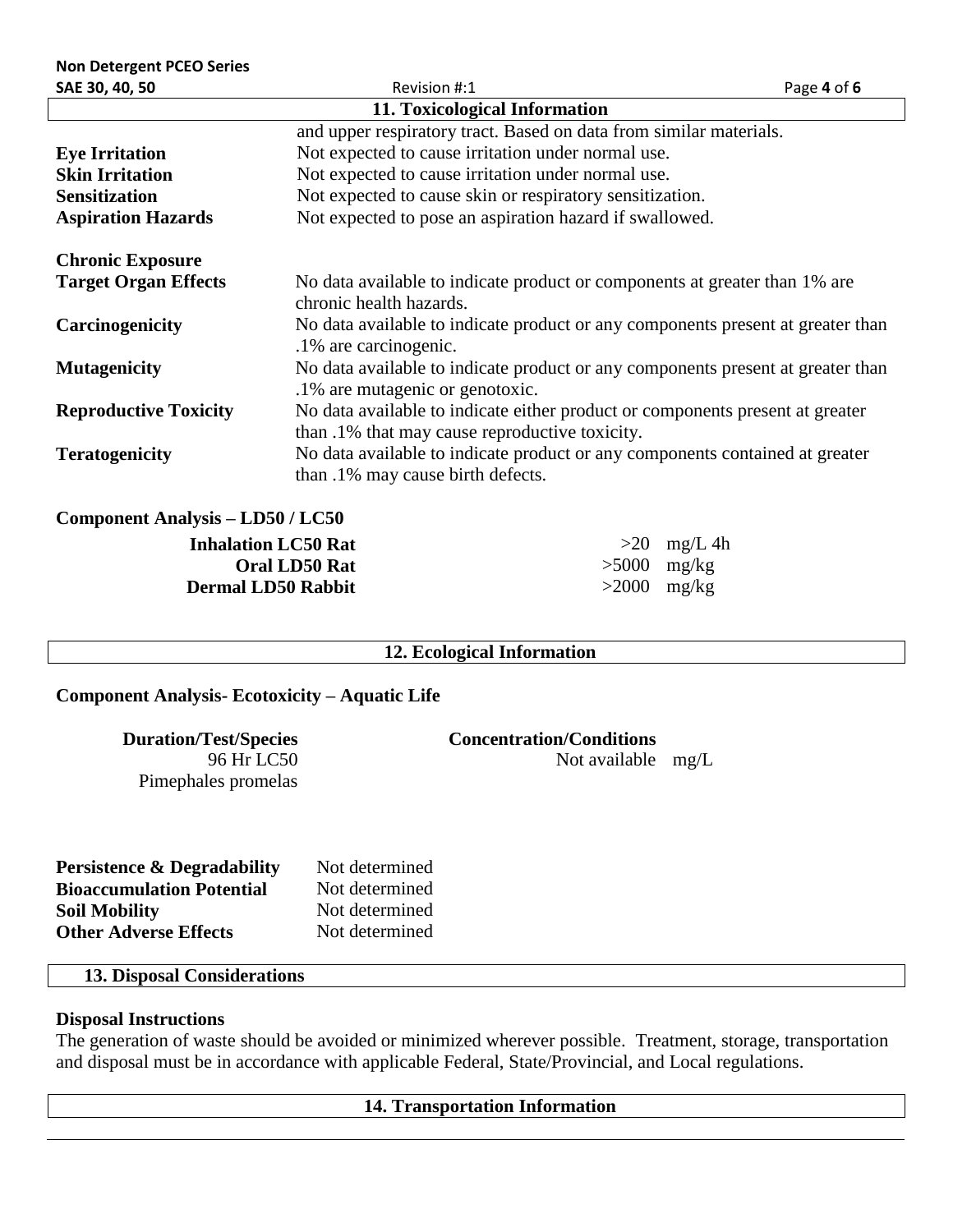# **Non Detergent PCEO Series**

| SAE 30, 40, 50                      |                                       |  | Revision #:1                   |  |                                   | Page 5 of 6   |
|-------------------------------------|---------------------------------------|--|--------------------------------|--|-----------------------------------|---------------|
|                                     | <b>14. Transportation Information</b> |  |                                |  |                                   |               |
| <b>Emergency Response Guide No.</b> |                                       |  | 171                            |  | North American Emergency Response |               |
|                                     |                                       |  |                                |  | Guide Book                        |               |
|                                     | <b>UN Number</b>                      |  | Shipping Name (technical name) |  | <b>Hazard Class</b>               | Packing Group |
| <b>U.S. DOT</b>                     |                                       |  | Not Regulated                  |  |                                   |               |
| <b>Bulk</b>                         |                                       |  |                                |  |                                   |               |
| <b>U.S. DOT</b>                     |                                       |  | Not Regulated                  |  |                                   |               |
| <b>Non-Bulk</b>                     |                                       |  |                                |  |                                   |               |
| <b>IATA</b>                         |                                       |  | Not Regulated                  |  |                                   |               |
| <b>IMDG</b>                         |                                       |  | Not Regulated                  |  |                                   |               |

#### **15. Regulatory Information**

| <b>SARA Extremely Hazardous</b><br>Substances (Sections 302 & 304)<br><b>SARA Section 313</b> | Part 372.                                                                                                  | This product does not contain greater than 1% of any "extremely"<br>hazardous substances" listed pursuant to Title III of the Superfund<br>Amendments and Reauthorization Act of 1986 (SARA) Section 302 or<br>Section 304 as identified in 40 CFR Part 355, Appendix A and B.<br>This product does not contain greater than 1.0% of the substances<br>subject to the reporting requirements of Section 313 of Title III of the<br>Superfund Amendments and Reauthorization Act of 1986 and 40 CFR |
|-----------------------------------------------------------------------------------------------|------------------------------------------------------------------------------------------------------------|----------------------------------------------------------------------------------------------------------------------------------------------------------------------------------------------------------------------------------------------------------------------------------------------------------------------------------------------------------------------------------------------------------------------------------------------------------------------------------------------------|
| <b>SARA Section 311 &amp; 312 Classifications</b>                                             | <b>Acute Hazard</b> No<br><b>Chronic Hazard</b> No<br><b>Fire Hazard</b> No<br><b>Reactivity Hazard</b> No |                                                                                                                                                                                                                                                                                                                                                                                                                                                                                                    |

**CERCLA** This product does not contain any "hazardous substances" listed under the Comprehensive Environmental Response, Compensation and Liability Act of 1980 (CERCLA) in 40 CFR Part 302, Table 302.4. **California Prop 65** This product is not routinely tested to determine chemical(s) known to the state of California to cause cancer and/or birth defects based on maximum impurity levels of components.

# **Global Chemical Inventories**

| <b>Inventory</b> |               |
|------------------|---------------|
| <b>US TSCA</b>   | Listed        |
| EU               | Listed        |
| Japan            | Not available |
| Australia        | Listed        |
| New Zealand      | Not available |
| Canada           | Listed        |
| Switzerland      | Not available |
| Korea            | Listed        |
| Philippines      | Listed        |
| China            | Listed        |
| Taiwan           | Not available |